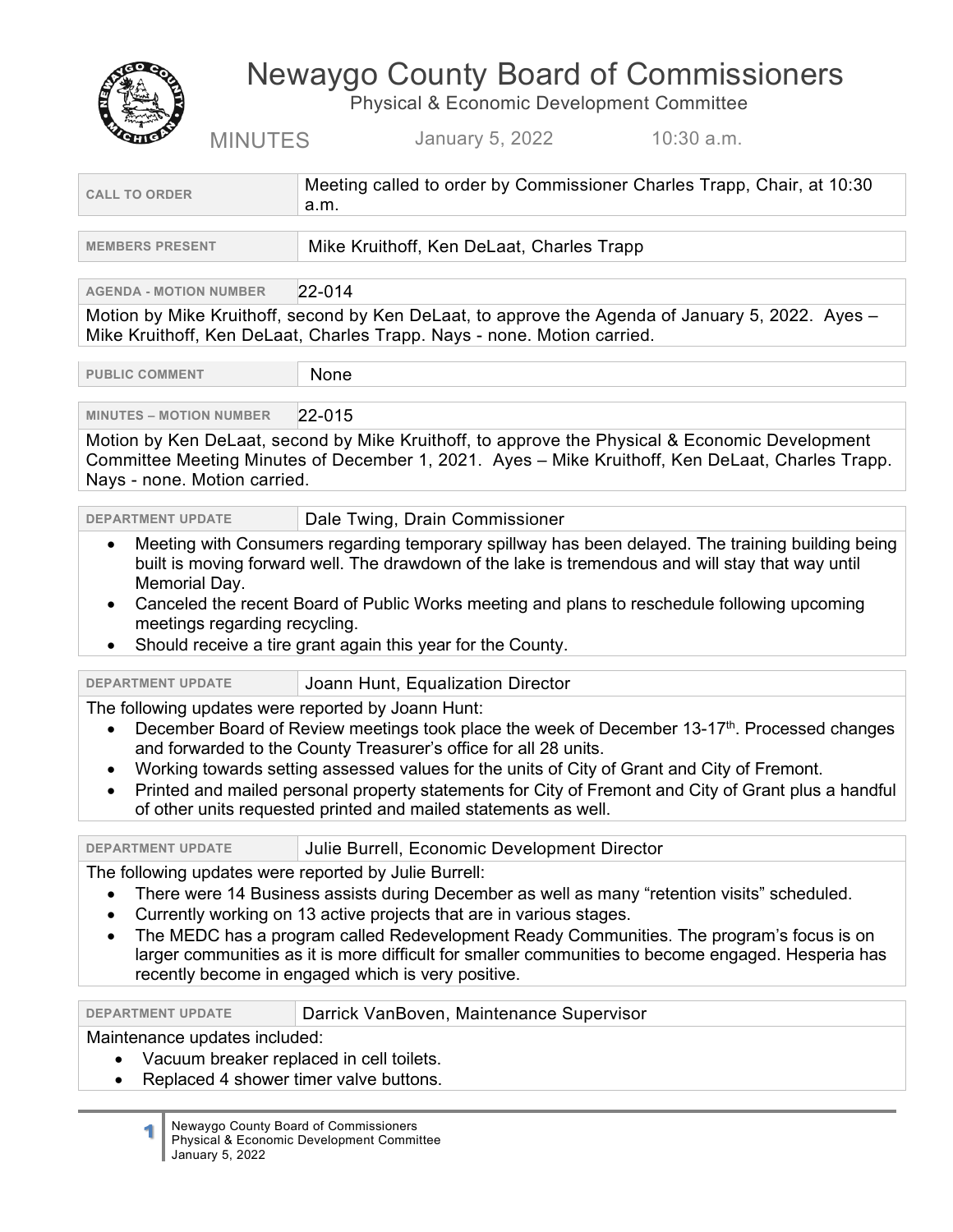- Replaced the oven in the squad room.
- Replaced HVAC filters and belts as needed.
- Snow Removal.

| Nick Smith, Parks Director<br><b>DEPARTMENT UPDATE</b> |  |
|--------------------------------------------------------|--|
|--------------------------------------------------------|--|

#### Parks updates included:

- **Reservations** Reservations went live January 1. Did 214 1<sup>st</sup> day reservations which is up 30 from last year.
- **Park Improvements –** Now that the bigger projects are under contract, will be working on bidding and securing quotes for some smaller projects.
- **White Cloud Lease –** Meeting with the interim city manager and members of the city council next week to continue the negotiation for the lease.

| <b>DEPARTMENT UPDATE</b> | Information Technology |
|--------------------------|------------------------|
| IT undates included:     |                        |

# updates included:

- Closed 139 tickets.
- Replaced several PC's.
- Continued to Support the Courts through the transition to WebTCS application.

# **NEW BUSINESS MOTION NO** 22-016

Motion by Mike Kruithoff, second by Ken DeLaat, to recommend to the Finance Committee to approve the contract for Michigan Construction Code Inspection and Enforcement Services with North Country Inspection and Enforcement Services with North Country Inspection Services, LLC, effective February 1, 2022, through January 31, 2025, and authorize the Board Chairman and the County Administrator to sign all of the necessary documents. Ayes – Mike Kruithoff, Ken DeLaat, Charles Trapp. Nays - none. Motion carried.

#### **NEW BUSINESS MOTION NO** 22-017

Motion by Ken DeLaat, second by Mike Kruithoff, to recommend to the Finance Committee to approve the Building Official Employment Agreement with Duane Cruzan, and authorize the Board Chairman and the County Administrator to sign all of the necessary documents. Ayes – Mike Kruithoff, Ken DeLaat, Charles Trapp. Nays - none. Motion carried.

#### **NEW BUSINESS MOTION NO** 22-018

Motion by Ken DeLaat, second by Mike Kruithoff, to recommend to the Finance Committee to approve the proposed NEWAYGO COUNTY ECONOMIC DEVELOPMENT ADVISORY BOARD. Ayes – Mike Kruithoff, Ken DeLaat, Charles Trapp. Nays - none. Motion carried.

**ADMINISTRATOR REPORT** Christopher Wren, County Administrator

• Look forward to continuing working with North Country Inspection as well as The Right Place.

**PUBLIC COMMENT** Julie Burrell, Tourism Council

- Recently released the "Winter Top 10" of current activities in Newaygo County.
- Winter Give Away soon, focusing on winter hiking.
- Met with Nick Smith and Mecosta County regarding promotion for the Dragon Trail.

# **PUBLIC COMMENT** Joann Hunt, Equalization Director

• Equalization will be hosting the March Board of Review Training Certification Class on February  $26<sup>th</sup>$  from 5-9 p.m.